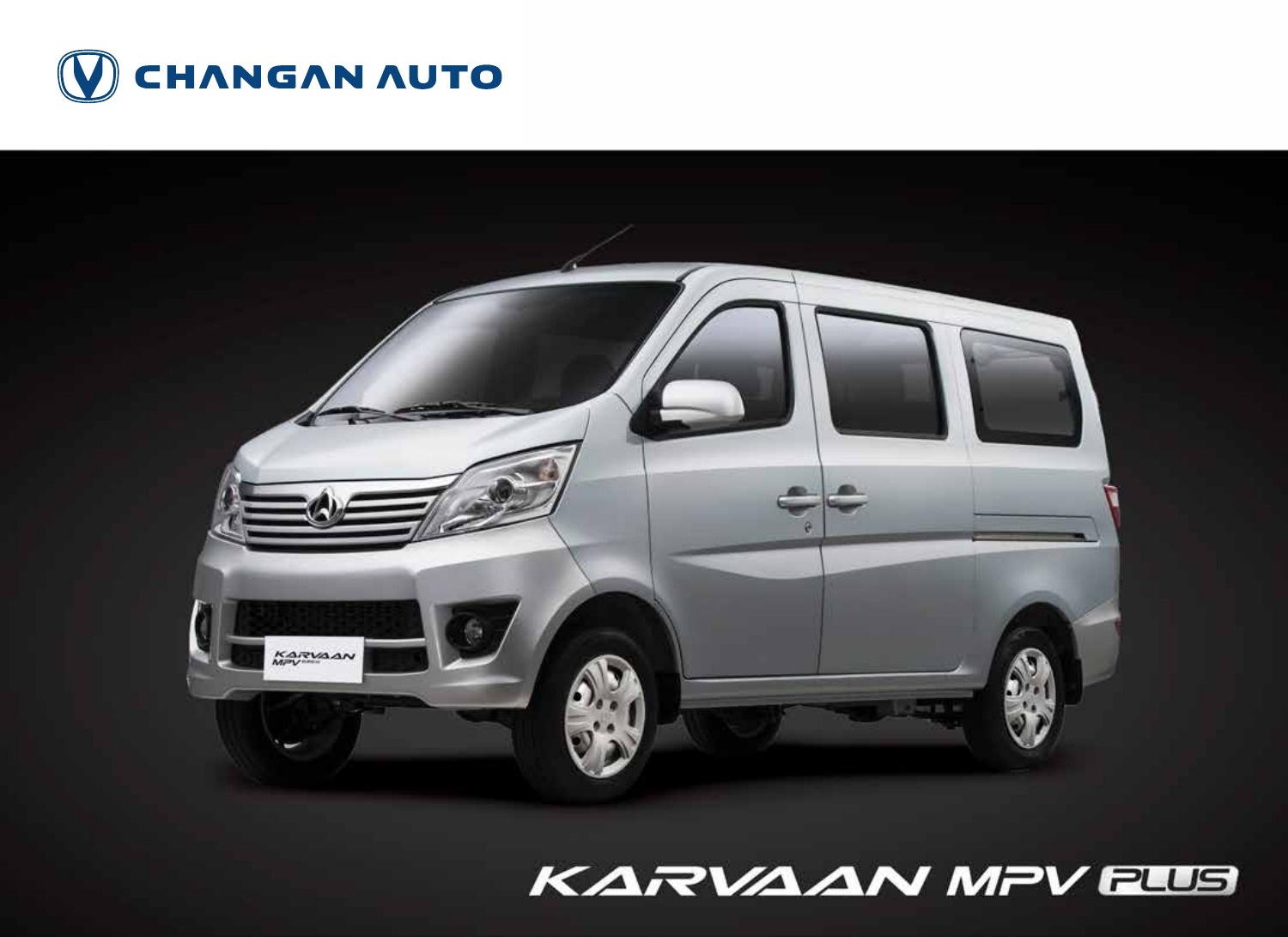# **HUM SAB KI PEHLI CHOICE**







High Beam Projection Lights **Attractive Rear LED Lamps** Sophisticated Front Chrome Grill Adjustable Headlamps

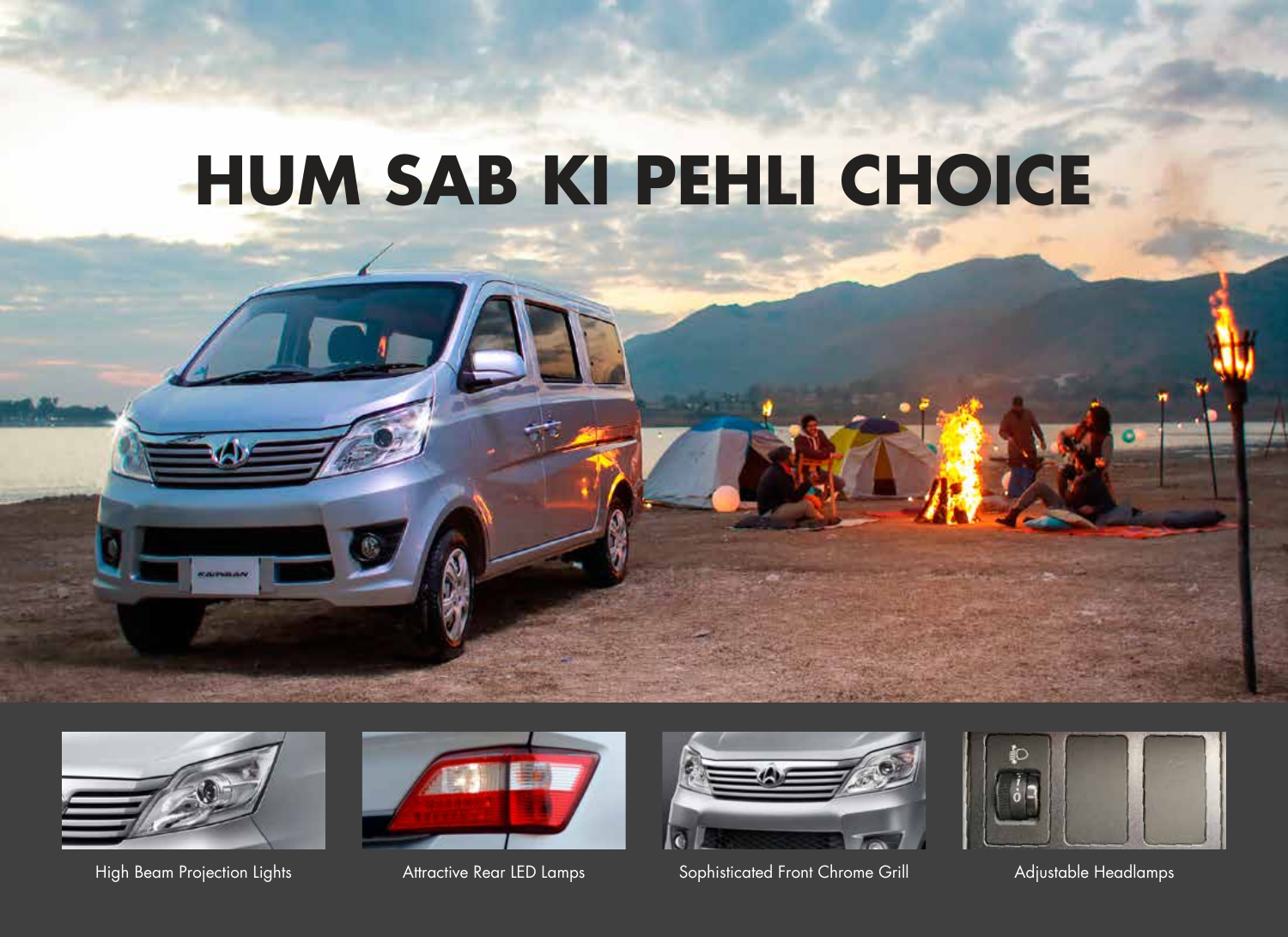





Curved Rear Glass Exquisite Side Mirrors Centre Antenna Accentuating Sides Centre Antenna Accentuating Sides



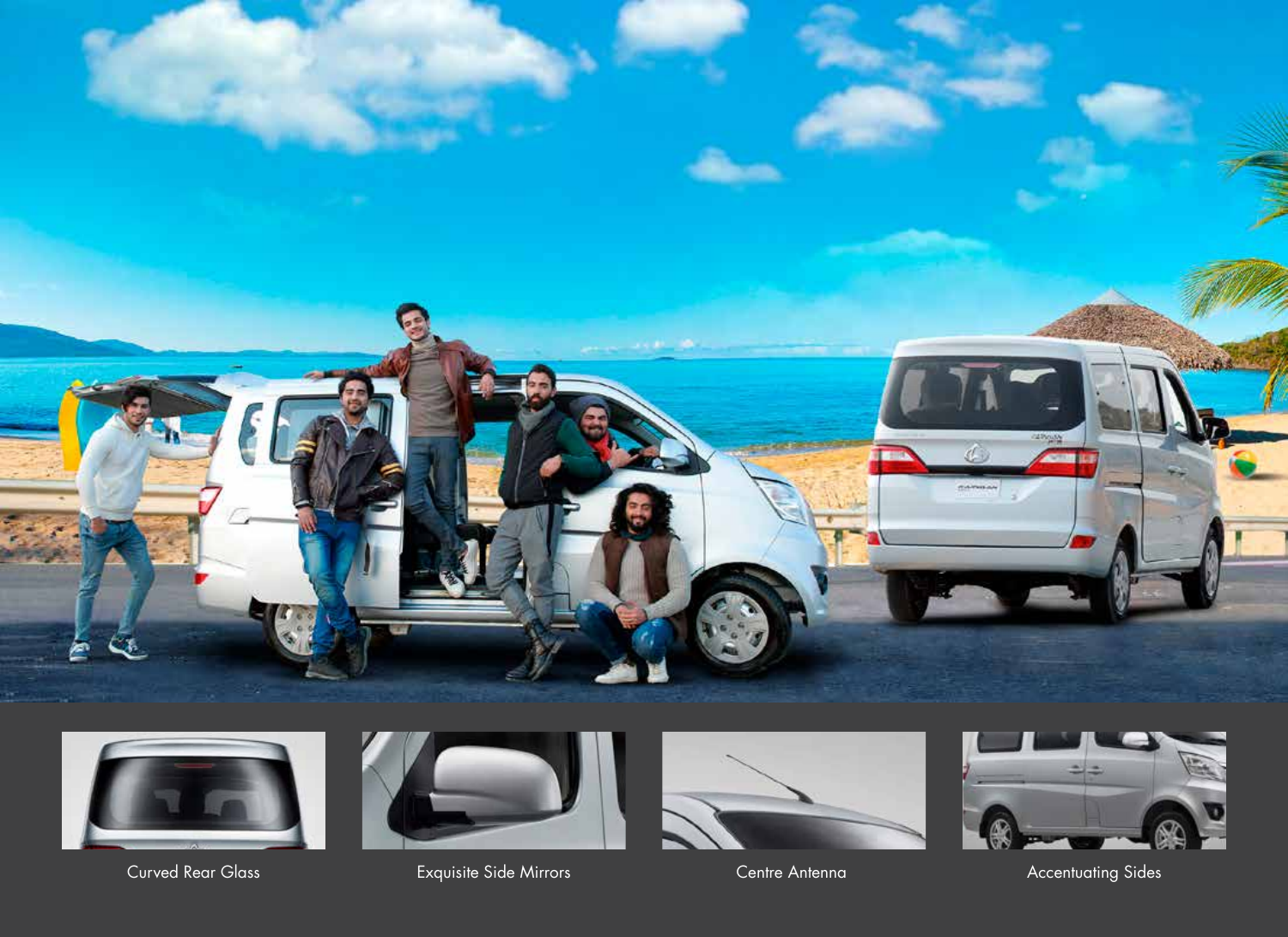





Practical Cup Holder



Keyless Entry **Alluring Monochrome Cluster Meter** Bright Room Lamps

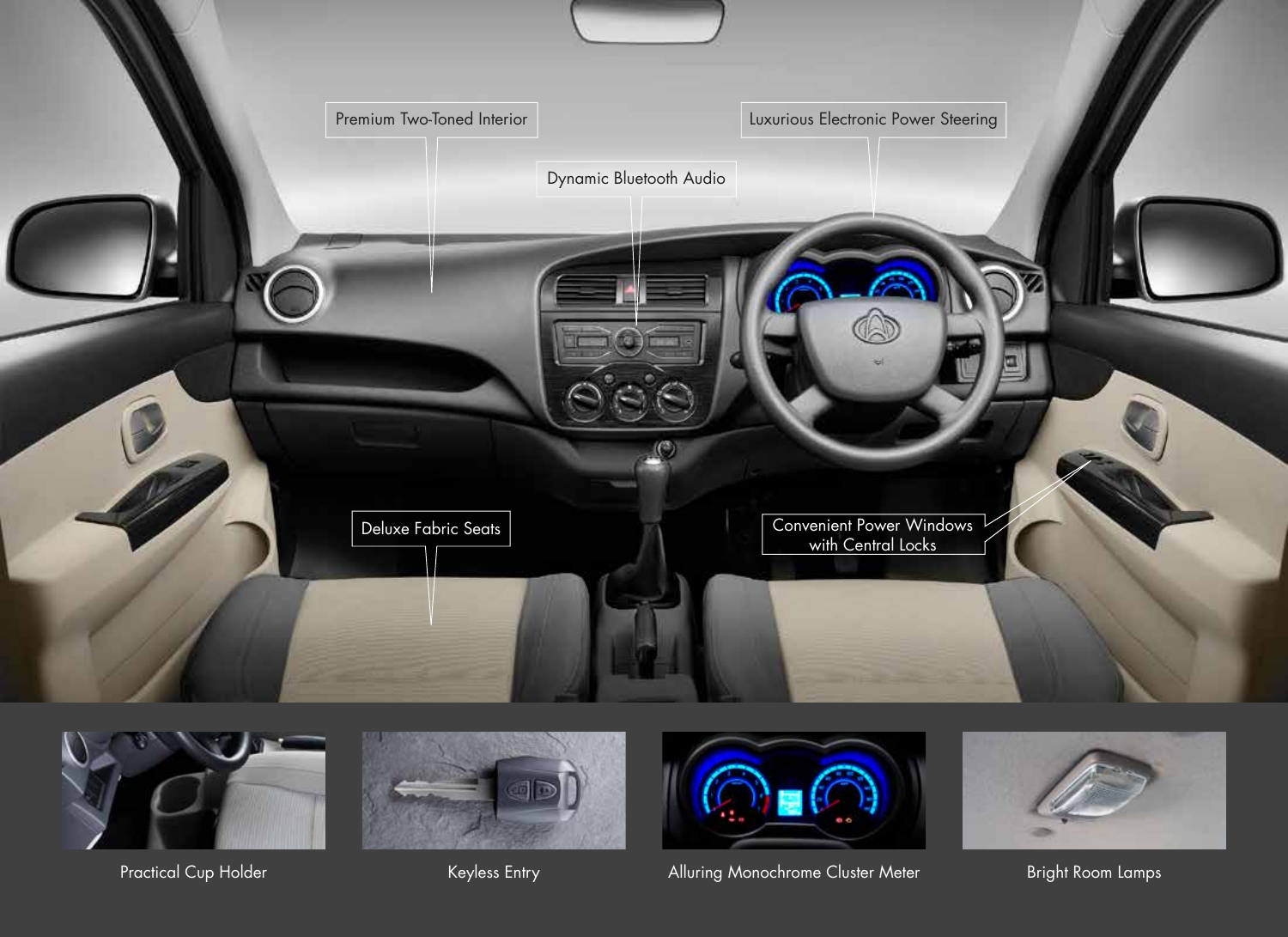### Expansive 7-Seater





5 Speed Transmission



Comfortable Reclining Seats



Second Window Roll Down Powerful C-10 Engine Ample Luggage Space Powerful Dual AC